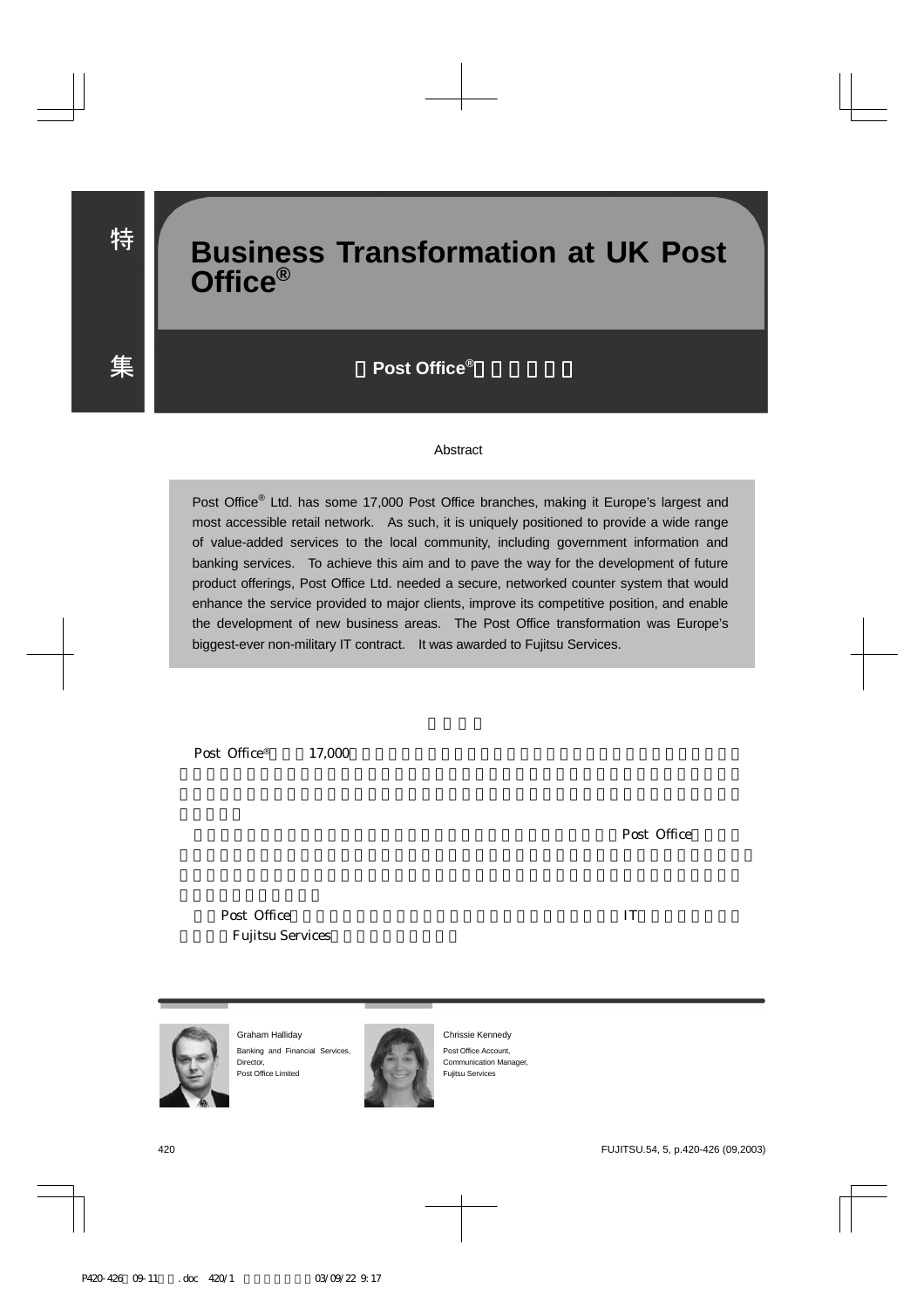#### **1. Introduction**

**Q: WHAT WOULD YOU DO IF 40% OF YOUR BUSINESS DECIDED TO GO ELSEWHERE?** 

**A: Panic?** 

**Sell up before anyone finds out?** 

**Transform yourself into Europe's biggest provider of banking services inside three years?** 

When the UK Benefits Agency announced that by 2005, it would pay pensions, allowances and other entitlements direct into people's bank accounts, there was a sharp intake of breath at the Post Office<sup>®</sup>.

Paying benefits over the counter was up to 40% of what they did. And the traffic generated on pension and family allowance days brought in even more of the organisation's revenue.

Many people immediately wrote off the Post Office in its current form. After all, who could sustain a retail business with over 17,000 branches (the next biggest network is Boots, with just 1,500) when around half its traffic was about to be permanently diverted? It was obvious, they said: after 200 years, the Post Office was about to draw its pension.

#### **2. A Business Reborn**

But on April 1st 2003, the very opposite occurred and a business was reborn. That morning, 38,000 counters and 63,000 people were ready to provide a face-to-face banking service. And not just any banking service, but the country's most technically advanced cash handling business, with the biggest secure non-military ISDN network in Europe, the most advanced counter system and the widest reach of any consumer-facing enterprise in urban areas, 95% of us live less than a mile from a Post Office branch.

#### **3. The Counter Revolutionary**

Graham Halliday is Banking and Financial Services Director at Post Office Ltd, joining in October 2000 from NatWest with a straightforward brief - make Post Office branches an integral part of the UK banking network.

"Not only are we on target to achieve this aim, we're also ahead of the rest of the industry" he says. "We have built a banking service for millions of people from scratch. We've done it in under three years and we've done it at the heart of the communities we serve."

And that's the difference, of course. There's nothing like the Post Office. For millions, it's the only financial services brand they trust, as well as a focal point in their neighbourhoods and daily lives.

For some, this social dimension might be seen as a problem how can you modernise something so fundamentally un-commercial? But for Graham, it's the very essence of the opportunity.

### **4. The TWB Effect**

TWB? Trendy wine-bar. For high street banks, the branch network is their biggest expense. Bricks and mortar  $=$  miserable margins, so they've been turning them into trendy wine bars.

What an opportunity for an ultra modern cash handling business with branches everywhere!

Says Graham: "I believe the Post Office can become the first choice in providing banking services for ordinary people and small businesses, able to give friendly face-to-face service for banks who don't have or don't want to afford a branch network."

"Our vision is for all banks to have agreements with us that enable customers to do their banking from their local Post Office branch."

#### **5. The Process Reversed**

The Post Office's very accessibility is its strength. Only 5% of rural communities have a bank, but 60% have a Post Office branch so, as you might imagine, you find them in the strangest places!

One Lancashire village has theirs in the Methodist Church (and yes, it's a fully automated, branch). Part time Post Office branches, which are often run from someone's home or village halls, have a self-contained banking trolley that can be stored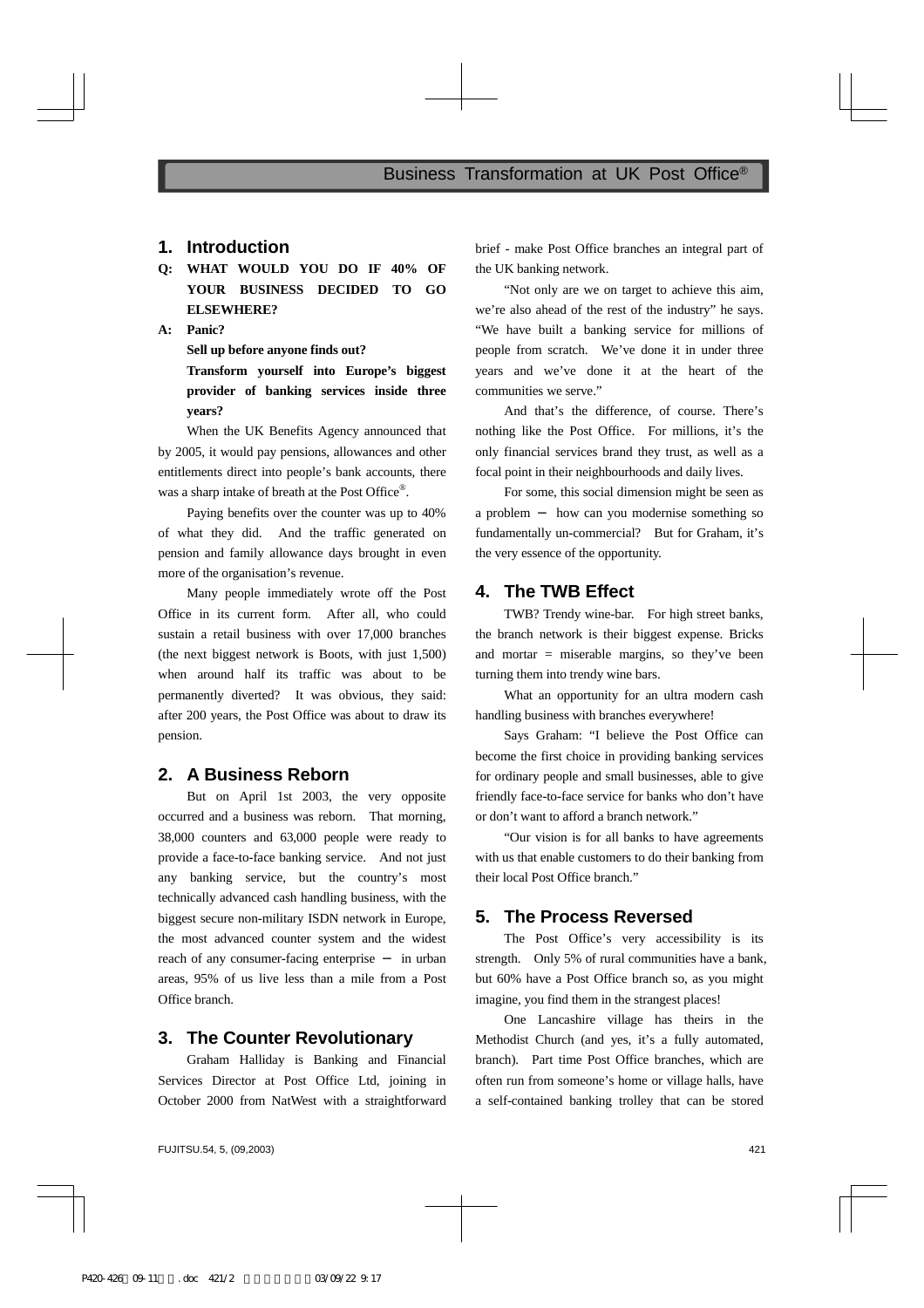away when not in use. It can be plugged into a satellite data connection if an ISDN link isn't available.

There are Post Office branches in shops and sheds, vets and hairdressers, railway stations and garages (every one of which is equipped with the Post Office's unique technology) and, ironically, there's also some in pubs and trendy wine bars.

One of these is the Railway Tavern, Higham, Rochester, and you're welcome to pop round and pay in your cheques, settle some bills and draw out some cash for a glass of Merlot. You might also want to drink a toast to one amazing institution!

## **6. Security your high street bank cannot match...**

All Post Offices now have PINpads (PIN being short for personal identification number), and they're helping to provide a modern and secure banking service at the counter.

To withdraw money from some current accounts, a basic bank account or a Post Office card account, customers just hand their card over the counter in the normal way, but instead of signing a slip, they use the keypad to punch in their PIN. Result, the transaction is verified instantly and securely and the nation's financial service networks no longer rely on handwriting recognition and carbon paper.

Novel eh? Well, no, actually. They've had them in French banks and stores for years (even some market stalls have them) and they're all over Holland.

The Post Office is the first and only UK retailer that's 100% equipped with chip and PIN technology (that will be fully implemented at the end of next year).

# **7. Project Outline**

Working closely with Post Office Ltd. on overcoming the many challenges presented by the project, the contract to design, implement and operate the new infrastructure, called Horizon, was awarded to Fujitsu in 1999.

The project worth £1.4 billion, over ten-years, began in mid 1999. It was the largest non-military information technology project of its kind in Europe and was delivered on time, to specification and within budget.

Using Horizon's easy to use touch screen technology, Post Office Ltd. is now processing in excess of £900 billion a year in over 2.4 billion transactions, which can be processed at a rate of up to 3,500 a second. The terminal of touch screen computer system which is used in the Horizon System is shown in **Figure 1**.

To cater for the needs of a small number of rural Post Office branches that are only open for a few hours each week, Fujitsu designed a unique mobile counter terminal, as well as a trolley-based terminal for use by sub postmasters who work from their own homes. A satellite connection was also developed for Post Office branches in locations without an ISDN service. An overview of the Horizon System is shown in **Figure 2**.

#### 7.1 Fujitsu's engagement

Fujitsu Services, as well as providing a managed service for Horizon, also provides Helpdesk and operation of datacenter by approx. 400 support personnel.

Before Horizon can be installed, a great deal of groundwork has to take place. Each Post Office branch is surveyed and prepared, with the new electrical cabling and counter space being installed where necessary. Counter staff receive a day's



Figure 1 Terminal of touch screen computer system.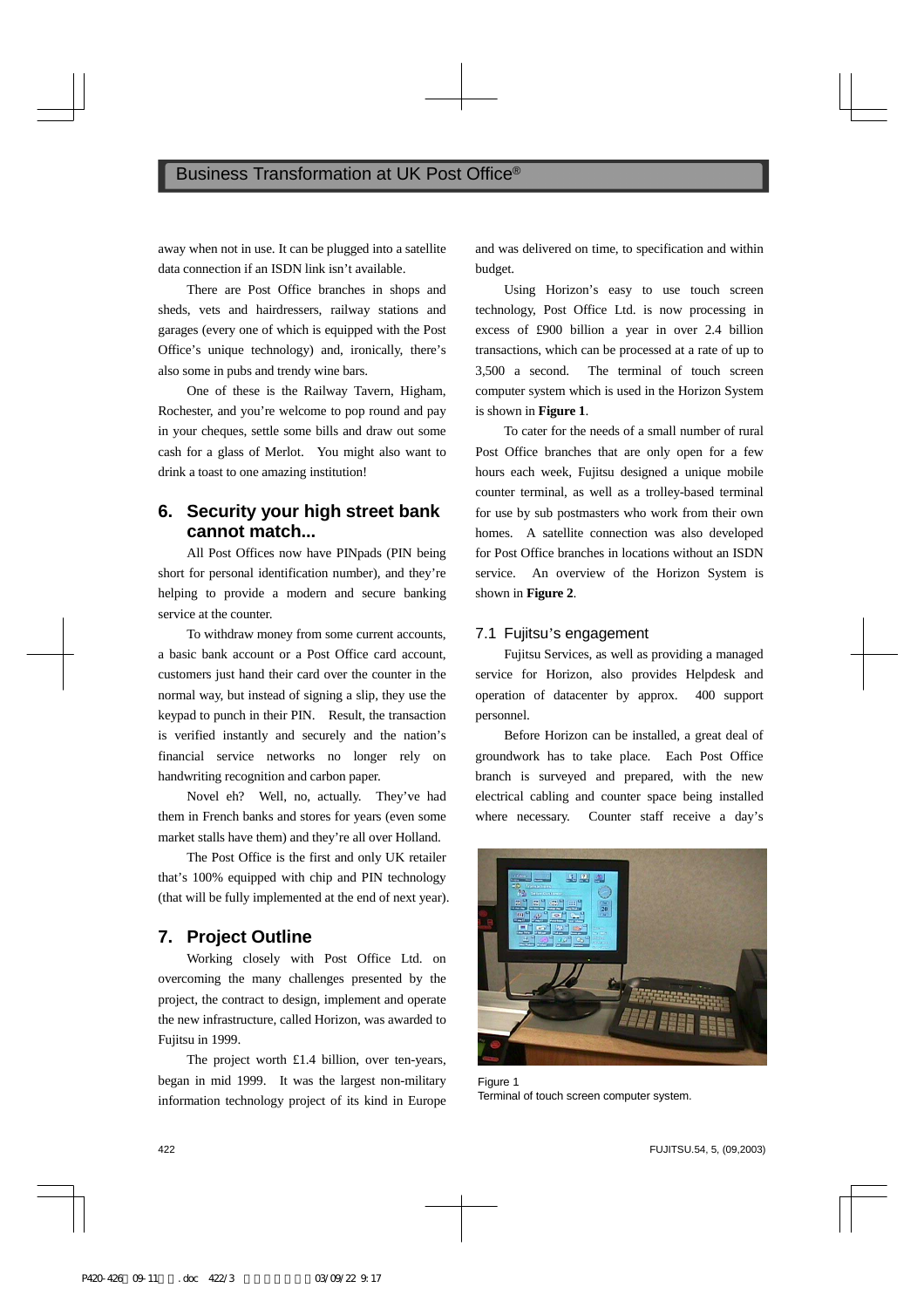

Figure 2 Overview of Horizon System.

training, with office managers and subpostmasters attending a one-and-a-half day course, delivered around the country.

- At the height of automation, 300 branches were automated per week
- Training was 63,000 staffs from the age of 16 to 87 with different skills (including 2,000 staffs of over 80 years old)
- 5,000 calls received per week by Helpdesk due to staffs' inexperience in computers.
- Event monitoring
- Operational application for Network Banking, contracted in July 2002 (October 2002)
- Deposit in/withdrawal from bank accounts at all post offices throughout UK via connection with banks.

# **8. Conclusions**

Horizon represents a key step towards modernisation, bringing greater efficiency to customer service and a platform for building new products/ services such as expanded banking facilities, access to government information, bill payments, recharging smartcards and online verification.

Horizon is now enabling Post Office Ltd. to:

- achieve significant cost savings through the automation of its trading environment
- provide a faster and more efficient customer service, reducing paperwork and making transactions simpler
- reduce the risk of fraud and payment errors and develop new revenue opportunities.

In January 2003, Post Office Ltd. awarded Fujitsu Services a contract extension to provide a new range of services through to 2010.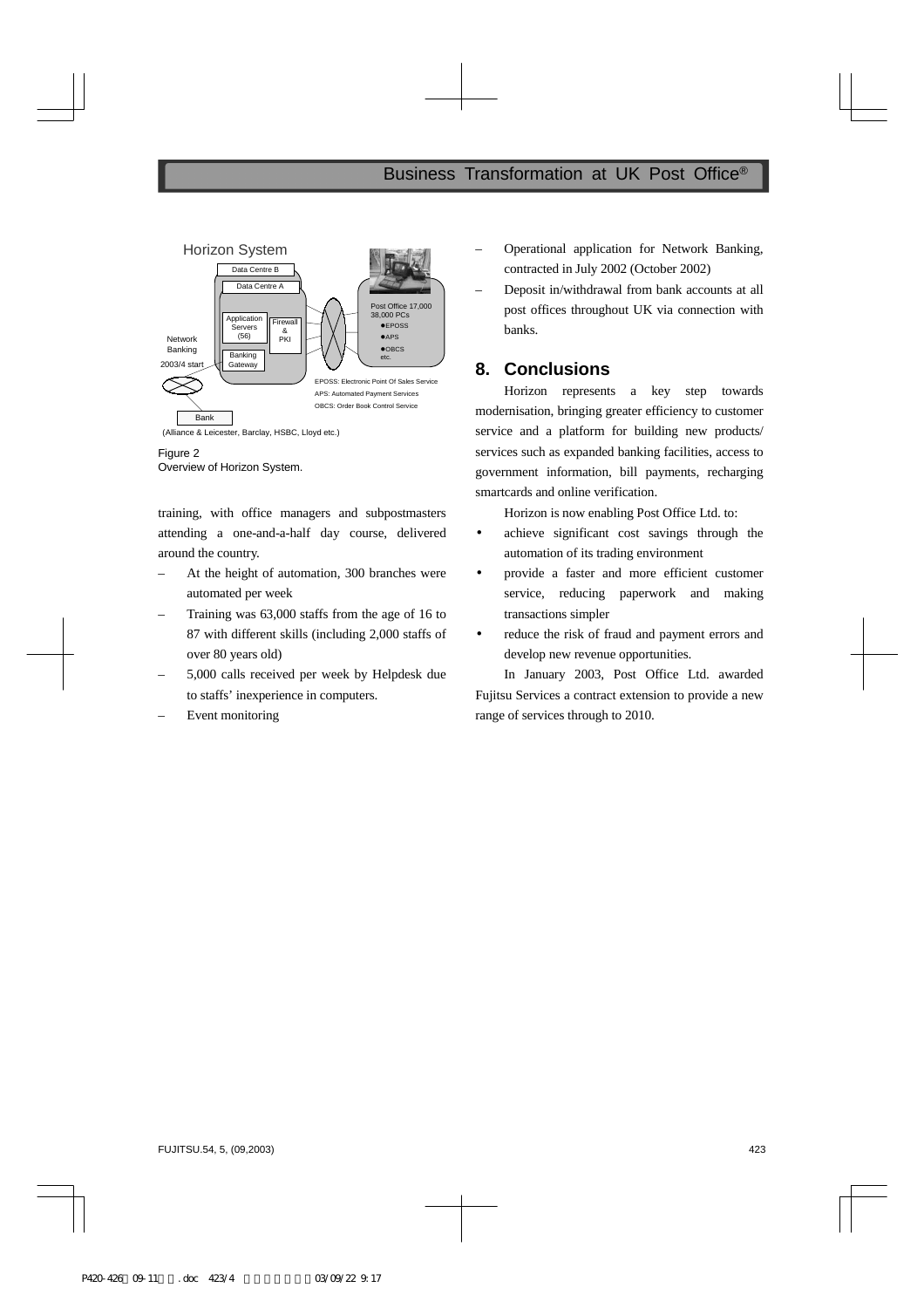| 1.                                                                                                               |                       | Graham Halliday | Post        |
|------------------------------------------------------------------------------------------------------------------|-----------------------|-----------------|-------------|
| 40                                                                                                               | Office                |                 |             |
| $\sqrt{3}$                                                                                                       |                       |                 |             |
| 2005<br>UK Benefits Agency<br>Post $\operatorname{Office}^{\circledast}$<br>Post Office<br>Post Office<br>$40\,$ |                       | $\sqrt{3}$      | Post Office |
| Post Office<br>17,000                                                                                            |                       |                 |             |
| Post Office<br>$\sqrt{2}$<br><b>Boots</b><br>1,500<br>$200\,$<br>Post Office                                     | 4. TWB<br>${\bf TWB}$ | Trendy Wine-Bar |             |
| 2.<br>2003<br>Post<br>$4 \quad 1$<br>38,000<br>Office<br>Post Office<br>63,000                                   |                       |                 |             |
| $\ensuremath{\mathsf{ISDN}}$                                                                                     |                       |                 | Post Office |
| Post Office<br>$\bf 95$<br>$\mathbf 1$                                                                           |                       |                 |             |
| 3.<br>2000<br>Post Office<br>10<br>NatWest                                                                       |                       | Post Office     | Post Office |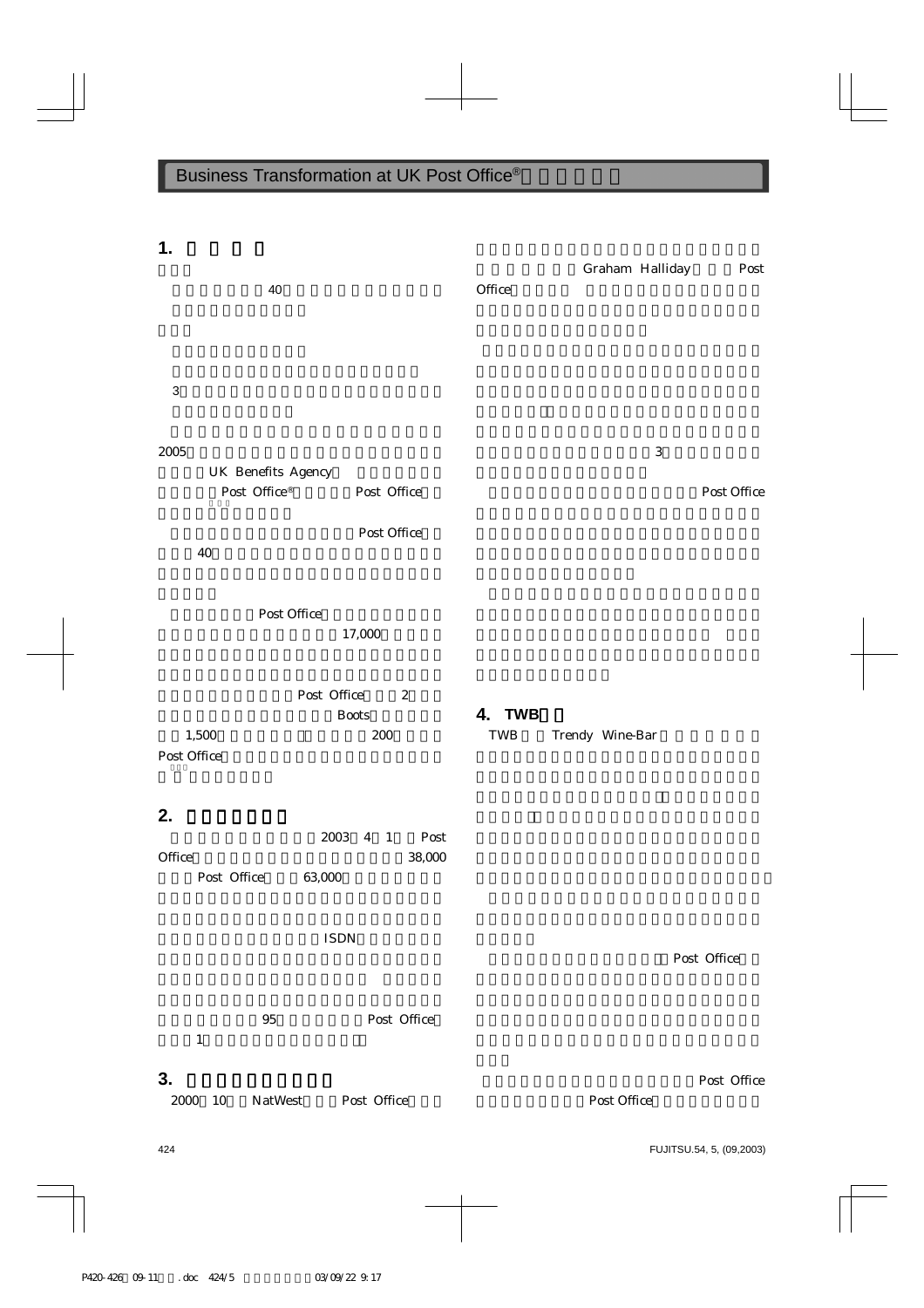# **5.** プロセスの逆転 プロセスの逆転

Post Office

|                                     | $\bf 5$                                   | Post         |                           |                                           |             |         |
|-------------------------------------|-------------------------------------------|--------------|---------------------------|-------------------------------------------|-------------|---------|
| Office                              | 60                                        | Post         |                           |                                           |             |         |
| Office                              |                                           |              |                           |                                           |             |         |
|                                     |                                           |              |                           |                                           |             |         |
| Post Office                         |                                           | Post Office  |                           |                                           |             |         |
|                                     |                                           |              | ${\rm IC}$                | $\rm PIN$                                 | 100         |         |
|                                     |                                           | Post Office  | $\left( \quad 2\right)$   | 2004                                      |             |         |
|                                     |                                           | <b>ISDN</b>  |                           |                                           |             |         |
|                                     |                                           |              | 7.                        |                                           |             |         |
| Post Office                         |                                           |              |                           |                                           | " Horizon"  |         |
| Post Office                         |                                           |              |                           | Fujitsu Services                          |             |         |
|                                     |                                           |              |                           |                                           |             |         |
|                                     | Post Office                               |              | Post Office               |                                           |             |         |
| Post Office<br>TWB                  |                                           |              | 1999                      |                                           |             |         |
|                                     |                                           |              |                           |                                           | 10          |         |
|                                     | Railway Tavern " " Higham "<br>$\epsilon$ |              | 14                        |                                           | 1999        |         |
| " Rochester"                        |                                           |              |                           | IT                                        |             |         |
|                                     |                                           |              |                           |                                           |             |         |
|                                     |                                           |              |                           |                                           |             |         |
|                                     |                                           |              | Horizon                   | Post Office                               |             | 24      |
|                                     |                                           |              | 9,000                     |                                           |             |         |
|                                     |                                           |              | 3,500                     |                                           |             |         |
| 6.                                  |                                           |              | Horizon                   |                                           |             |         |
|                                     |                                           |              |                           |                                           | $-1$        |         |
|                                     | Post Office                               | $PIN^{(-1)}$ |                           |                                           |             | Post    |
|                                     |                                           |              | Office<br><b>Services</b> |                                           |             | Fujitsu |
|                                     |                                           |              |                           |                                           |             |         |
| Post Office                         |                                           |              |                           |                                           | <b>ISDN</b> |         |
|                                     | Post Office                               |              | Post Office               |                                           |             |         |
|                                     |                                           |              |                           |                                           |             |         |
|                                     | PIN                                       |              |                           |                                           |             |         |
| Personal Identification Number<br>1 |                                           |              | $\boldsymbol{2}$          | Post Office<br>$\ensuremath{\mathsf{IT}}$ |             | Fujitsu |
|                                     |                                           |              | Services                  |                                           |             |         |